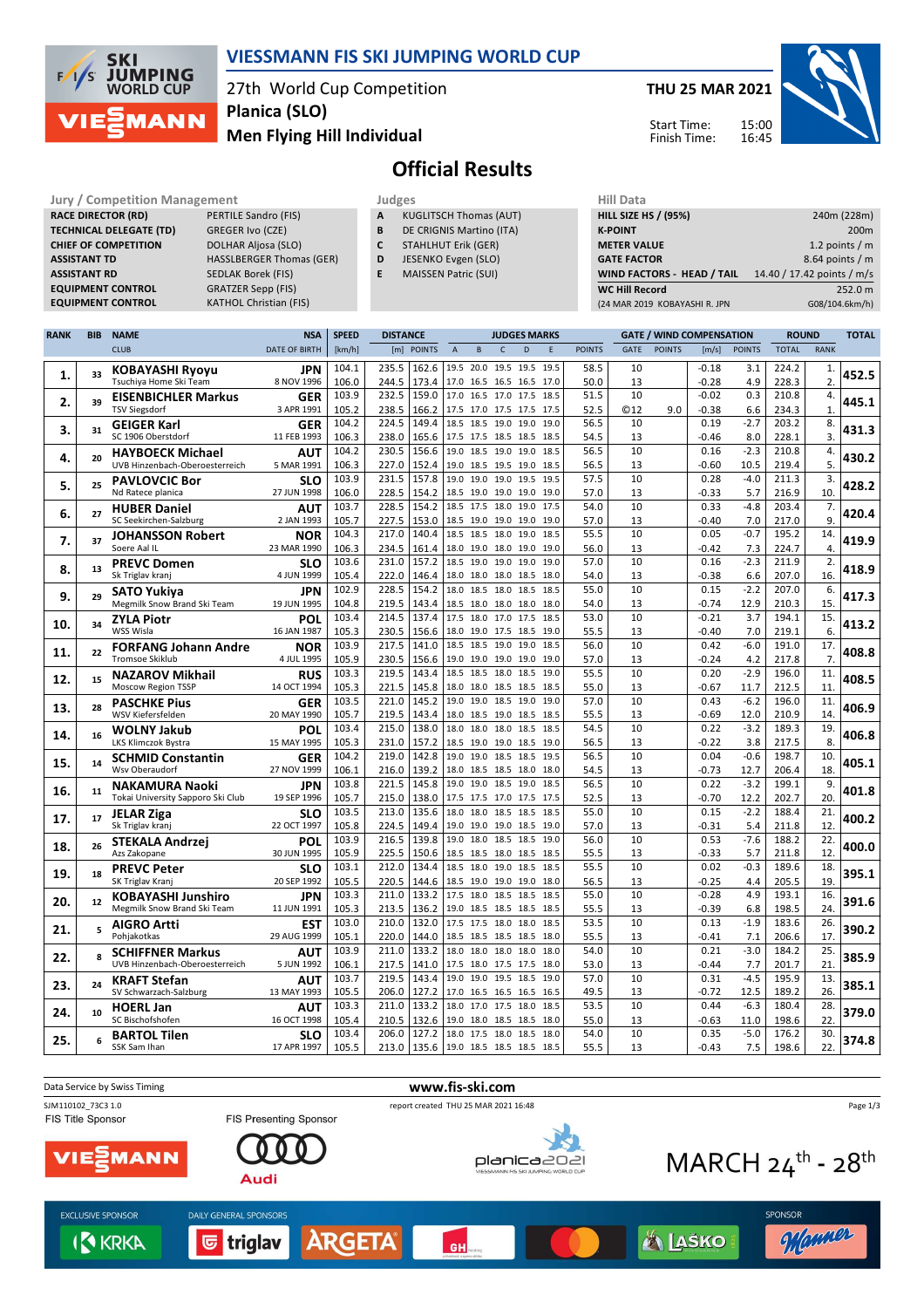

#### **VIESSMANN FIS SKI JUMPING WORLD CUP**

27th World Cup Competition **Planica (SLO)**

**Men Flying Hill Individual**

**THU 25 MAR 2021**

Start Time: Finish Time:



## **Official Results**

| <b>RANK</b> | <b>BIB</b> | <b>NAME</b>          | <b>NSA</b>           | <b>SPEED</b> | <b>DISTANCE</b> |                                |                          | <b>JUDGES MARKS</b> |      |                          |               |             | <b>GATE / WIND COMPENSATION</b> |         |               | <b>ROUND</b> |             | <b>TOTAL</b> |
|-------------|------------|----------------------|----------------------|--------------|-----------------|--------------------------------|--------------------------|---------------------|------|--------------------------|---------------|-------------|---------------------------------|---------|---------------|--------------|-------------|--------------|
|             |            | <b>CLUB</b>          | <b>DATE OF BIRTH</b> | [km/h]       |                 | [m] POINTS                     |                          |                     | D    |                          | <b>POINTS</b> | <b>GATE</b> | <b>POINTS</b>                   | [m/s]   | <b>POINTS</b> | <b>TOTAL</b> | <b>RANK</b> |              |
| 26.         |            | <b>PREVC Cene</b>    | <b>SLO</b>           | 103.6        | 214.0           | 136.8                          | 18.5 19.0                | 19.0 18.5           |      | 19.0                     | 56.5          | 10          |                                 | 0.29    | $-4.2$        | 189.1        | 20.         | 373.5        |
|             |            | Sk Triglav kranj     | 12 MAR 1996          | 105.6        | 204.0           | 124.8 19.0 18.0 18.0           |                          |                     | 18.5 | 18.0                     | 54.5          | 13          |                                 | $-0.29$ | 5.1           | 184.4        | 28.         |              |
| 27.         |            | <b>KOS Lovro</b>     | <b>SLO</b>           | 103.4        | 201.5           | 121.8                          |                          |                     |      | 17.0 17.5 17.5 18.0 17.0 | 52.0          | 10          |                                 | $-0.17$ | 3.0           | 176.8        | 29.         | 369.5        |
|             |            | SSK Ilirija          | 23 JUL 1999          | 105.4        | 206.0           | 127.2                          | 18.0 17.5 17.5 18.0      |                     |      | 18.0                     | 53.5          | 13          |                                 | $-0.69$ | 12.0          | 192.7        | 25.         |              |
| 28.         | 35         | <b>LANISEK Anze</b>  | <b>SLO</b>           | 104.0        | 205.5           | 126.6                          | 18.5 18.0 18.0 18.5      |                     |      | 18.0                     | 54.5          | 10          |                                 | $-0.22$ | 3.8           | 184.9        | 23.         | 369.4        |
|             |            | <b>Ssk Menges</b>    | 20 APR 1996          | 106.1        | 202.5           | 123.0                          | 18.0 17.5 18.0 18.0 18.0 |                     |      |                          | 54.0          | 13          |                                 | $-0.43$ | 7.5           | 184.5        | 27.         |              |
| 29.         |            | <b>ZAJC Timi</b>     | <b>SLO</b>           | 102.9        | 213.0           | 135.6 17.0 17.5 17.5 18.0      |                          |                     |      | 18.0                     | 53.0          | 10          |                                 | 0.26    | $-3.7$        | 184.9        | 23.         | 369.3        |
|             |            | SSK Liubno BTC       | 26 APR 2000          | 104.7        | 200.5           | 120.6 17.0 17.0 17.5 17.5      |                          |                     |      | 18.0                     | 52.0          | 13          |                                 | $-0.68$ | 11.8          | 184.4        | 28.         |              |
| 30.         |            | <b>SEMENIC Anze</b>  | <b>SLO</b>           | 103.9        | 212.5           | 135.0                          | 18.0 17.5 18.0 18.5      |                     |      | 18.5                     | 54.5          | 10          |                                 | 0.42    | $-6.0$        | 183.5        | 27.         | 365.9        |
|             |            | <b>NSK TRZIC FMG</b> | 1 AUG 1993           | 106.0        | 200.0           | 120.0 18.0 17.0 17.5 18.0 17.5 |                          |                     |      |                          | 53.0          | 13          |                                 | $-0.54$ | 9.4           | 182.4        | 30.         |              |

|     |                      |                                                    |                           |       |       | not qualified for 2nd round      |                          |                          |  |      |    |         |        |       |     |       |
|-----|----------------------|----------------------------------------------------|---------------------------|-------|-------|----------------------------------|--------------------------|--------------------------|--|------|----|---------|--------|-------|-----|-------|
| 31. |                      | <b>KUBACKI Dawid</b><br>TS Wisla Zakopane          | POL<br>12 MAR 1990        | 104.0 | 200.5 | 120.6   17.0 17.5 17.0 17.5 17.5 |                          |                          |  | 52.0 | 10 | $-0.14$ | 2.4    | 175.0 | 31. | 175.0 |
| 32. |                      | <b>STOCH Kamil</b><br>KS Eve-nement Zakopane       | <b>POL</b><br>25 MAY 1987 | 103.1 | 200.5 | 120.6 17.5 18.0 18.0 18.0 18.0   |                          |                          |  | 54.0 | 10 | 0.06    | $-0.9$ | 173.7 | 32. | 173.7 |
| 33. | 19                   | <b>DESCHWANDEN Gregor</b><br>Horw                  | <b>SUI</b><br>27 FEB 1991 | 103.9 | 203.0 | 123.6                            |                          | 17.0 17.0 17.0 17.5 17.5 |  | 51.5 | 10 | 0.19    | $-2.7$ | 172.4 | 33. | 172.4 |
| 34. | 32                   | <b>LINDVIK Marius</b><br>Raelingen Skiklubb        | <b>NOR</b><br>27 JUN 1998 | 103.3 | 200.0 | 120.0 17.0 17.5 17.5 17.5 18.0   |                          |                          |  | 52.5 | 10 | 0.05    | $-0.7$ | 171.8 | 34. | 171.8 |
| 35. | 21                   | <b>ASCHENWALD Philipp</b><br>SC Mayerhofen-Tirol   | <b>AUT</b><br>12 NOV 1995 | 103.9 | 201.5 | 121.8                            | 18.0 17.5 18.0 17.0 18.0 |                          |  | 53.5 | 10 | 0.40    | $-5.8$ | 169.5 | 35. | 169.5 |
| 36. | 23                   | <b>SATO Keiichi</b><br>Megmilk Snow Brand Ski Team | <b>JPN</b><br>27 JUL 1997 | 103.7 | 199.0 | 118.8                            | 17.5 17.0 17.5 17.0 17.5 |                          |  | 52.0 | 10 | 0.14    | $-2.0$ | 168.8 | 36. | 168.8 |
| 37. | 40                   | <b>GRANERUD Halvor Egner</b><br>Asker Skiklubb     | <b>NOR</b><br>29 MAY 1996 | 103.7 | 199.5 | 119.4                            | 16.0 15.5 16.0 16.0 15.5 |                          |  | 47.5 | 10 | 0.08    | $-1.2$ | 165.7 | 37. | 165.7 |
| 38. |                      | <b>MALTSEV Kevin</b><br>Elva Skiclub               | <b>EST</b><br>4 JUL 2000  | 103.0 | 184.0 | 100.8                            | 16.5 16.0 16.5 17.0 16.5 |                          |  | 49.5 | 10 | 0.41    | $-5.9$ | 144.4 | 38. | 144.4 |
|     |                      |                                                    |                           |       |       |                                  |                          |                          |  |      |    |         |        |       |     |       |
|     | <b>Disqualified</b>  |                                                    |                           |       |       |                                  |                          |                          |  |      |    |         |        |       |     |       |
|     | 3                    | <b>WOHLGENANNT Ulrich</b>                          | AUT                       | SCE 4 |       |                                  |                          |                          |  |      |    |         |        |       |     |       |
|     |                      |                                                    |                           |       |       |                                  |                          |                          |  |      |    |         |        |       |     |       |
|     | <b>Did Not Start</b> |                                                    |                           |       |       |                                  |                          |                          |  |      |    |         |        |       |     |       |

30 TANDE Daniel Andre NOR

SCE 4 : SUIT